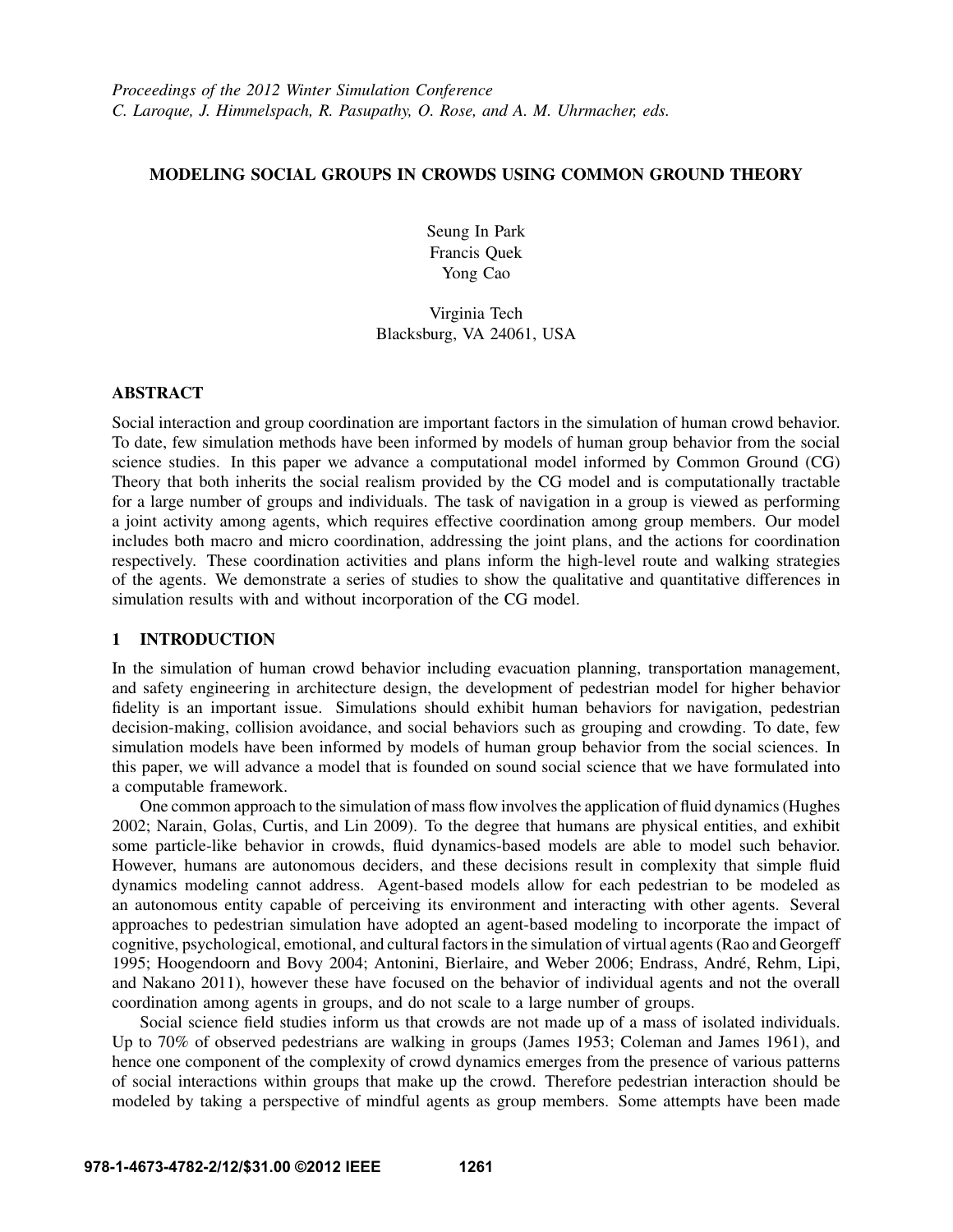to reproduce group dynamics such as cohesive movements and spatial group structures by manipulating agents only at a reactive motion planning level (Reynolds 1987; Qiu and Hu 2010; Moussaïd, Perozo, Garnier, Helbing, and Theraulaz 2010). However, the ongoing communication and coordination among group members may affect how the agents value a particular action, path, and location. For a simulation of human-like crowd behavior, we must account for social interactions not just at a reactive level, but at a higher level for making route choices over time.

A dominant model of human coordinated behavior was advanced by Herbert Clark (Clark 1996; Clark and Brennan 1991). A key contribution of this paper is that we devised a computational model informed by Clark's *Common Ground* (CG) model that both inherits the social realism provided by the CG model and is computationally tractable for a large number of groups and individuals. In our approach, the task of navigation in a group is viewed as performing a joint activity with involved agents, which requires effective coordination among group members. Each agent's high-level choices on the route and walking strategies are affected by the group coordination result.

Since CG is a well-researched interaction model, any significant differences will provide insight concerning the effect of employing such a model into a large scale simulation may be important. For example, if we find a non-CG simulation to always 'out-perform' a CG-based model in terms of time-togoal for agents, and level of congestion, this might indicate that models that do not consider the cost of coordination may fail to capture the real crowd effects. This can be significant if we were designing a mall with certain target number and placement of shops for a target number of visitors. Such underestimations of crowd complexity may, for example, cause designers to be overly optimistic about the size of corridors or of evacuation rates in an emergency.

The remainder of this paper is organized as follows. Section 2 gives a short overview of foundational research to our work. Section 3 presents the design of our pedestrian model. The development of simulation based on the proposed pedestrian model is described in Section 4. Section 5 provides the results of simulation and performance. We draw conclusions and provide possible future research directions in Section 6.

# 2 FOUNDATION

Our model addresses both high level (route choice, activity planning) and low level (steering, reaction) navigation tasks towards the simulation of social group interaction. The former aspect is managed by incorporating Clark's CG theory into the pedestrian model, and the latter is derived using a *Velocity Obstacle* (VO) model (Fiorini and Shillert 1998).

#### 2.1 Common Ground Theory

People engage in a joint activity when they act in coordination with others to pursue a common goal. The concept *common ground* is established as a mechanism by which participants involved in a joint activity coordinate their actions. It considers the mutual knowledge, beliefs, and assumptions among individuals in a collaborative process. According to Clark,  $p$  is common ground for members of group  $\mathscr G$  if and only if (Clark 1996)):

- *1. members of* G *know that p;*
- *2. members of* G *know that members of* G *know that p;*
- *3. members of* G *know that members of* G *know that members of* G *know that p.*

Suppose that A and B are heading to the seats in a football stadium. As they pass a concession stand, A decides to get some refreshments. A informs B of his plan to visit the stand and to return to their current location, *x*. We denote the plan to split up and reunite at *x* as P. For the plan to succeed, A needs to know that B knows the plan P. This, however, is insufficient for coordinate. B needs to know that A knows that she is privy to P, otherwise she might think A would be left looking for her. Furthermore, if the agreement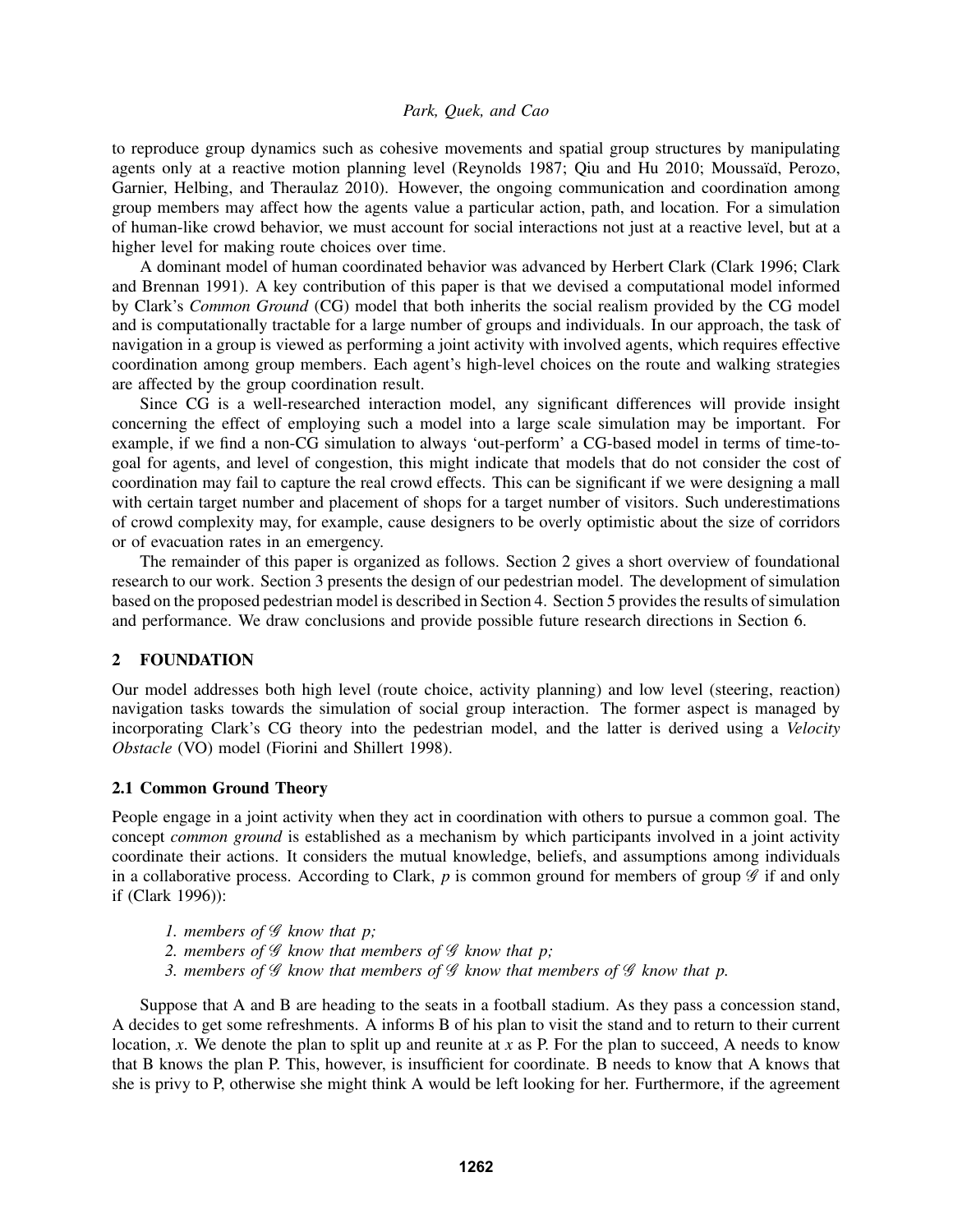ends here, A may not know that B knows that he knows the plan, and may, therefore not be confident to execute the plan. Hence, A needs to know that B knows that he knows the plan.

This common ground may be communicated verbally, or may be enacted through action. In our example, A may signal his intention by pointing toward the concession stand and pointing to their current location *x*. This requires that B be within the range of sight and be looking at A. A needs to see that B is looking at A, and has signaled agreement (e.g., by nodding). B needs to see that A sees her nodding. Finally A needs to see that B sees that he has seen and acknowledged the plan.

The CG model has two distinct strengths: (1) It is scientifically validated model on human behaviors. (2) It consists of logical components that support an explicit representation of coordination process, so lends itself to a direct implementation. Clark's CG model allows us to simulate the coordination process at a higher macro-level without actually modeling the negotiation process from the level of 'communicative intent', which coordination-naive systems need to do. This makes the simulation tractable while still maintaining realism.

The CG model has become the basis of a large volume of work in the domain of Computer-Supported Cooperative Work (CSCW) (Monk 2003; Neale, Carroll, and Rosson 2004; Convertino, Mentis, Rosson, Carroll, Slavkovic, and Ganoe 2008), AI agents (Klein, Feltovich, Bradshaw, and Woods 2005), and robotics (Kirby, Simmons, and Forlizzi 2009) for coordination-related problems.

#### 2.2 Velocity Obstacle Model

A low-level reactive steering for collision-free and cohesive motion of agents are generated based on a VO model (Fiorini and Shillert 1998), using a publicly available RVO2 Library (van den Berg, Guy, Snape, Lin, and Manocha 2011). A VO of an agent *A* is a set of all velocities that will eventually cause collisions with others, assuming that the other agents keep their current velocities. Hence, it is guaranteed that no collision occurs if *A* chooses a velocity outside the *VO*. The *VO* of agent *A* induced by agent *B* with velocity  $v_B$  is defined as:

$$
VO_{A}^{B}(\nu_{B}) = \{ \nu_{A} | \exists t > 0 : (\nu_{A} - \nu_{B})t \in D(x_{B} - x_{A}, r_{A} + r_{B}) \},
$$

where *A* and *B* have position  $x_A$  and  $x_B$ , and radius  $r_A$  and  $r_B$ , respectively.  $D(x, r)$  represents a disc of radius *r* centered at *x*. The RVO2 Library computes velocities for each agent taking into account the reactive behavior of the other agents by implicitly assuming that the other agents draw a similar collision avoidance reasoning. Therefore, it chooses a new velocity that is the average of its current velocity and a velocity that lies outside the other agents VO (van den Berg, Lin, and Manocha 2008; Guy, Curtis, Lin, and Manocha 2012).

#### 3 PEDESTRIAN MODEL

We distinguish pedestrian navigation tasks at the following three levels: *global path planning*, *coordinated activity planning*, and *reactive local planning*. Our focus in this paper is on modeling pedestrian behaviors at the second (Section 3.2) and third levels (Section 3.3).

#### 3.1 Notation and Overview

Our model assumes that the group memberships and goal of groups are known *a priori* and not subject to change throughout the simulation. Goals are specific and definable geographic points in a given virtual environment. An agent with its personal identifier *j* and group membership *i* is represented as  $A_{ij}$ . The set of all members of group *i*, denoted  $\mathcal{G}_i$ , have the common initial position  $p_i^0$  and final goal  $g_i$ . A leader agent  $L_i$  is selected per group. Each agent  $A_{ij}$  might insert a sub-goal  $s_i$  while traveling with group members.

Figure 1 shows the relationship among the three navigation levels. A collision free route among static obstacles toward  $g_i$  is precomputed for each group *i*. This produces a sequence of waypoints from  $p_i^0$  to  $g_i$ . From these, a set of velocities are generated to connect the waypoints. We shall denote these coarse global-level velocities as *guiding velocities* to distinguish them from other velocity values in this paper.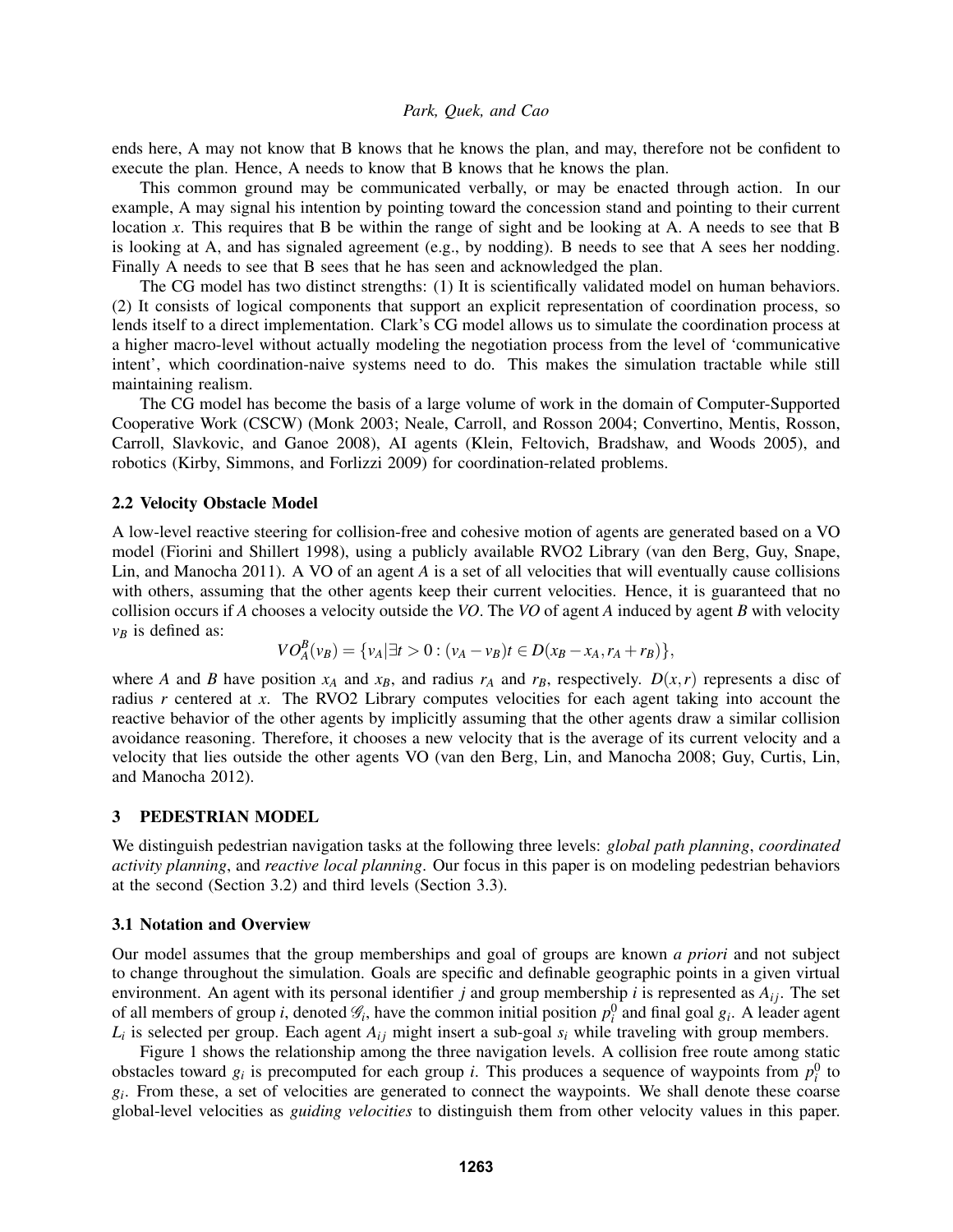*Park, Quek, and Cao*



Figure 1: Three steps of planning in our pedestrian model.

Note that a global path does not specify how exactly an agent should move from one waypoint to the next one along the planned path. While adhering to the global path plan of its group from a long-term perspective, an agent determines its short-term activity plans by interacting with other group members at the coordinated activity planning level (Section 3.2). As a result, a set of *preferred velocities* are derived. Then an agent considers the maintenance of appropriate proximity to its group members as well as the presence of other agents and moving obstacles to determine its immediate steering in the reactive local planning step (Section 3.3).

# 3.2 Group Coordination Model

One of advantages of our model is that it can handle sub-goals that may be generated stochastically or through interaction between agents and the environment. For example, a members of groups may have to visit the restroom (stochastically generated sub-goal), or a member of a group may see a store that sells something he is interested in (sub-goal generated through interaction with the environment). This allows some agent  $A_{ij}$  traveling to a final goal  $g_i$  with  $\mathcal{G}_i$  to insert a sub-goal  $s_i$  (e.g., go to shoe store) that is expressed as a new sub-goal location. When a sub-goal is introduced for an agent, this necessitates the generation of activity plan for its accomplishment. We call the activity plan a *sub-plan*. While adjusting its activities for  $s_i$ ,  $A_{ij}$  should maintain the CG with the rest of members to ensure the group coordination. We introduce a Group Coordination Model (CGM) into a pedestrian architecture to address this aspect. The CGM is expressed in the form of the set:

$$
CGM : [\mathcal{G}_i, g_i, SP_n, Pr_m],
$$

where  $\mathcal{G}_i$  is the set of members of group *i*,  $g_i$  is a goal of the group,  $SP_n$  is a sub-plan, and  $Pr_m$  is a list of ordered preference probability for possible sub-plans. Note that we are not simulating the process of CG negotiation, and agents do not plan their courses of activities from 'first-principles'. Rather, group behaviors are selected at run-time from a set of pre-designed sub-plans that are grounded in CG theory.

# 3.2.1 Group Coordination Sub-plans

Sub-plans relate to sub-goals and methods to achieve group coordination. We divide the sub-plans into two parts: *macro-coordination strategy* (macroCS) and *micro-coordination strategy* (microCS). The macroCS defines a macro-level action plan. For instance, if the *Divide-and-Wait* macroCS is selected, *Ai j* splits up from a group and pursues its sub-goal  $s_i$  while the rest of  $\mathcal{G}_i$  maintain their positions until  $A_{ij}$  returns. The microCS defines a selection of communicative acts to activate a specific macroCS. For example,  $A_{ij}$  can use a physical act (e.g., pointing at *si*) to express its interest of visiting *s<sup>i</sup>* and initiate the choice of macroCS. After the macroCS is selected, members of  $\mathcal{G}_i$  will act out their microCS acknowledgement actions (e.g., nodding). Detailed descriptions of macroCS and microCS are given in Sections 3.2.2 and 3.2.3.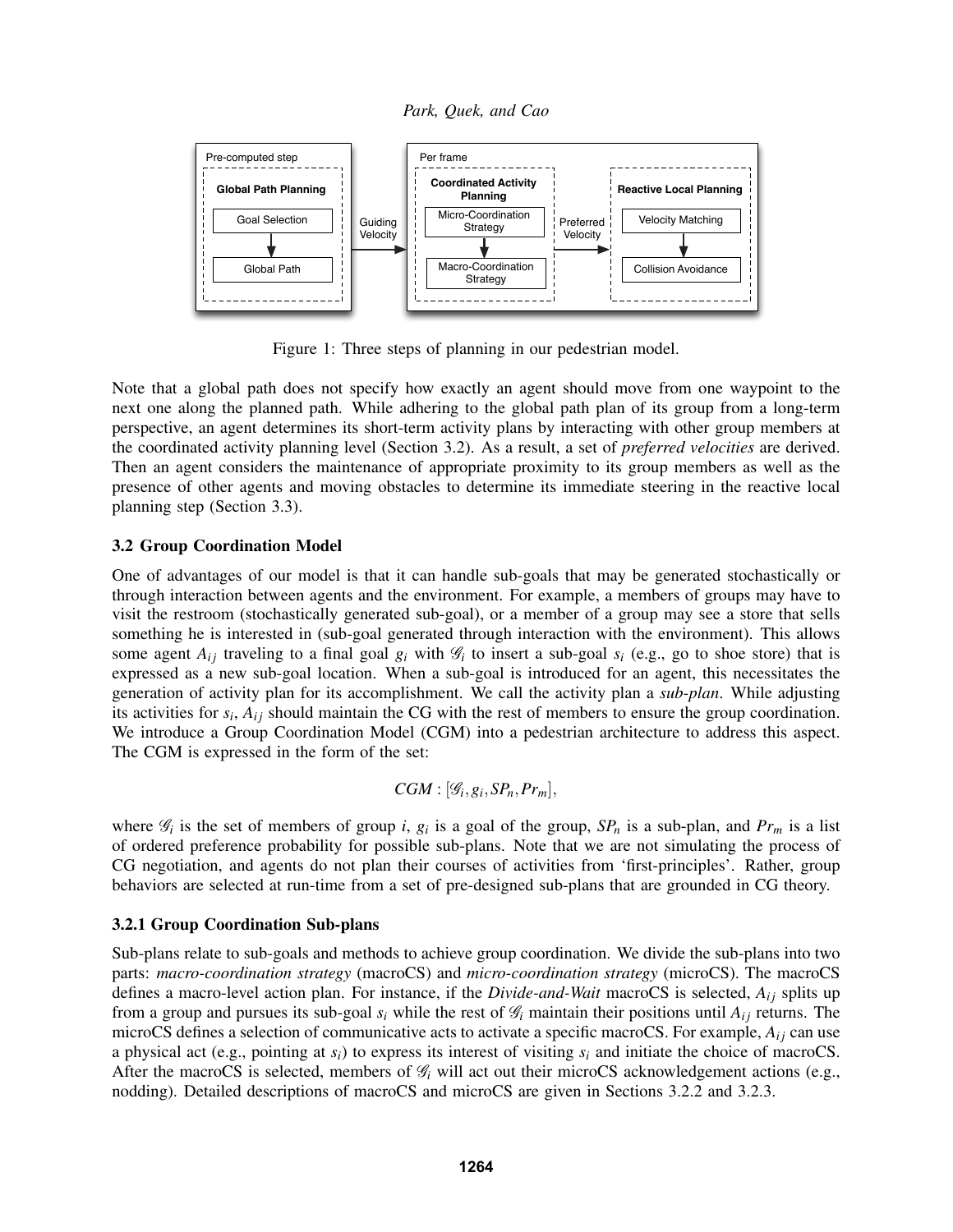We define a sub-plan  $SP<sub>n</sub>$  in the form of the set:

$$
SP_n : [k, r, s_i, \mathscr{M}_{\beta}, \mu_{\gamma}],
$$

where *k* is a sub-plan identifier, *r* is a set of roles for members of  $\mathcal{G}_i$  in a sub-plan,  $s_i$  is a proposed sub-goal by any member  $A_{ij}$ ,  $\mathcal{M}_{\beta}$  is macro-coordination strategy, and  $\mu_{\gamma}$  is a micro-coordination strategy. Roles specify which agent does what with respect to a specific sub-plan. For example,  $A_{ij}$  takes a role of initiator if it proposes a sub-goal, and other members become respondents to *Ai j*.

We follow a format of the distributed Multi-Agent Reasoning System (dMARS) specification (D'Inverno, Luck, Georgeff, Kinny, and Wooldridge 2004; Hoogendoorn and Soumokil 2010) and specify the sub-plan by means of four elements: (1) *Invocation condition* which defines under what conditions a plan should be considered. (2) *Context of the plan* which specifies the environment and situation under which the plan is executable. (3) *Body of the plan* which describes the course of actions using three constructs. QUERY allows an agent to check whether it currently meets a necessary condition to take a particular action. EXECUTE directs the execution of an action. ASSERT updates a status of the sub-plan. (4) *Internal action* which directs what should be executed in case a plan succeeds or fails.

#### 3.2.2 Macro-Coordination Strategy

A macro-coordination strategy (macroCS) refers to the macro-level action plan that is adopted by a group based on the group members' preferences. Examples of macroCS for navigation are listed in Table 1. The set of macro-behavior plans are not limited to the given list. A simulator can add any kind of macro-behavior strategies if they format it for the dMARS specification.

| Name               | Role       | <b>Action Description</b>                                     |  |
|--------------------|------------|---------------------------------------------------------------|--|
| Lead-and-Follow    | Initiator  | Leads other members towards a sub-goal $s_i$                  |  |
|                    | Respondent | Follows an initiator                                          |  |
| Divide-and-Proceed | Initiator  | Proceeds to a sub-goal $s_i$ , and                            |  |
|                    |            | If the sub-goal is accomplished, proceed to a goal $g_i$      |  |
|                    | Respondent | Proceeds to a goal $g_i$                                      |  |
| Divide-and-Wait    | Initiator  | Proceeds to a sub-goal $s_i$ , and                            |  |
|                    |            | If the sub-goal is accomplished, returns to its group members |  |
|                    | Respondent | Stay and wait until an initiator agent returns                |  |

Table 1: A list of MacroCSs.

The general form of the sentence of a plan consists of predicates, their parameters, and a pair of action directions:

 $\langle$  predicate  $\rangle$  ( $\langle$  parameters  $\rangle$ ) [*x*, *y*].

The predicate is a function over parameters. A pair [*x*,*y*] specifies the resulting actions of the predicate depending on its success. Line *x* is executed if an expression in the predicate is positive, and line *y* is executed otherwise.

The *Divide-and-Wait* plan for an initiator agent  $A_{ij}$  is shown in Table 2. The invocation condition signifies that an event "RecivedAckFrom  $\mathcal{G}_i$ " should be present to activate the plan; the plan is executable only in case  $A_{ij}$  received an acknowledgment for the proposal of visiting  $s_i$  from its group members. This condition ensures that all the group members are on common ground for the new activity plan of  $A_{ij}$ . The process through which an agent acquires an acknowledgment is framed as a microCS, and detailed in a following section. A context describes that the plan is valid only when  $A_{ij}$  is attracted by a sub-goal  $s_i$ . When these conditions are met, a series of actual physical movements can be taken. Firstly,  $A_{ij}$  queries if it has arrived at the sub-goal (HasArrivedAt *si*). Line 9 is executed on success of (HasArrivedAt *si*), and line 5 is executed otherwise. If  $A_{ij}$  has not reached  $s_i$ , it keeps moving towards the sub-goal (MoveTowards  $s_i$ ). A success of activity is declared when  $A_{ij}$  arrives at  $s_i$ . This invokes the execution of next step activity for  $A_{ij}$  to return to its group  $\mathcal{G}_i$  (MoveTowards  $\mathcal{G}_i$ ). Thereafter,  $A_{ij}$  is moving towards the rest of  $\mathcal{G}_i$  and the whole plan is terminated when the group is reunited.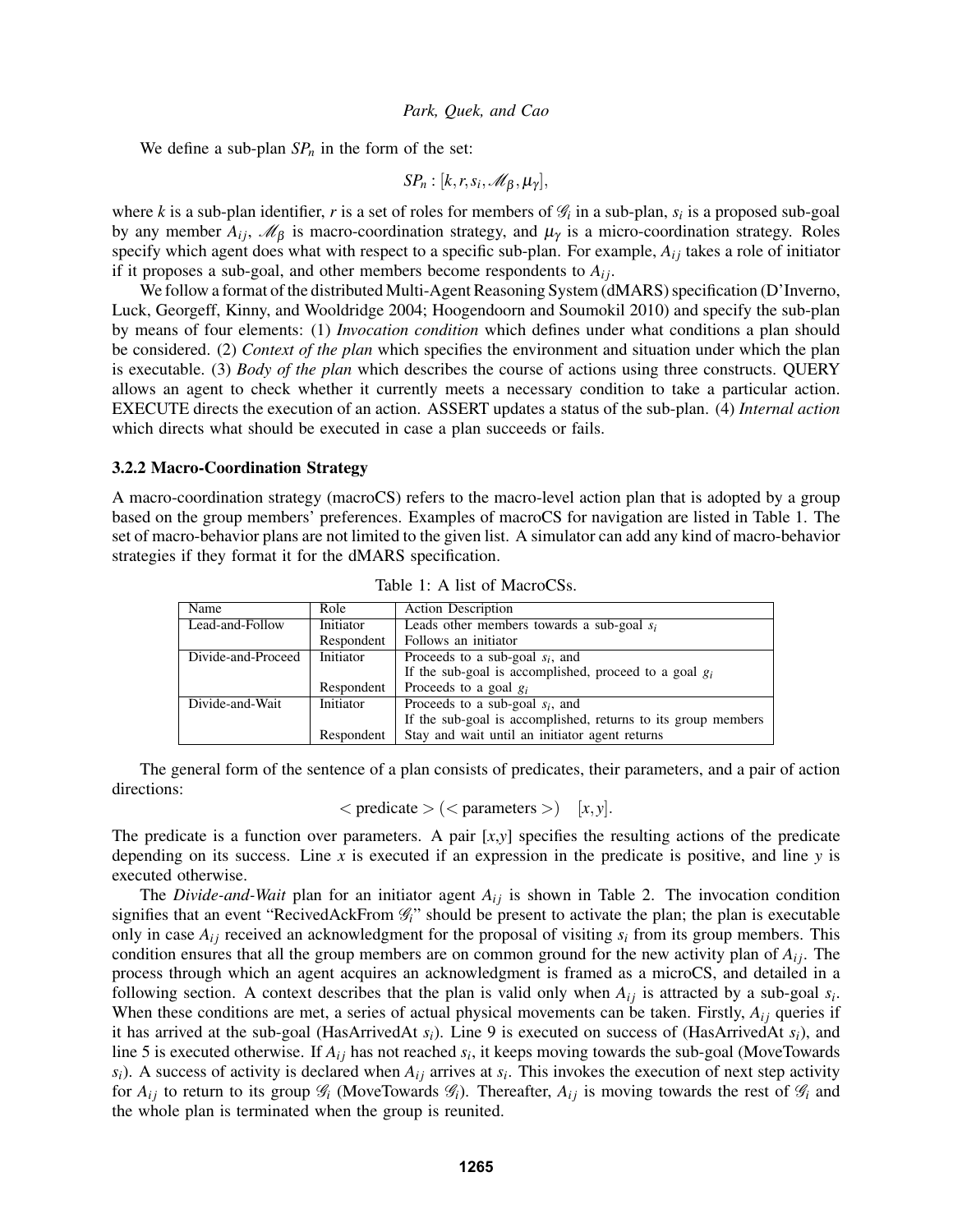| line no. | @DivideAndWait                           | <b>Activity Name</b> |                             |
|----------|------------------------------------------|----------------------|-----------------------------|
|          | RecivedAckFrom $\mathscr{G}_i$           |                      | Invocation condition        |
| 2        | Attracted By $s_i$                       | Context              |                             |
|          |                                          |                      |                             |
| 4        | <b>OUERY</b> HasArrivedAt s <sub>i</sub> | [9,5]                | Plan body                   |
| 5        | <b>EXECUTE MoveTowards si</b>            | [4]                  |                             |
| 6        | OUERY is Reunited With $\mathscr{G}_i$   | [10,7]               |                             |
| 7        | EXECUTE MoveTowards $\mathscr{G}_i$      | [6]                  |                             |
|          |                                          |                      |                             |
| 9        | ASSERT ArrivedAt $s_i$                   | [6]                  |                             |
| 10       | <b>ASSERT</b> Reunited                   | [11]                 | Internal action for success |
| 11       | $ASSERT \sim DivideAndWait$              |                      |                             |

Table 2: Example macroCS: *Divide-and-Wait* plan for  $A_{ij}$  with a role *initiator*.

#### 3.2.3 Micro-Coordination Strategy

A micro-coordination strategy (microCS) defines a set of communicative actions that simulate how group members get each other to understand what they intend, and initiate a particular macroCS. The kind of information and communicative acts exchanged among agents, and the physical configuration that permits the communication to function are included in a microCS definition. In our model, a range of microCSs may be defined with different environment conditions. For example, different kinds of non-verbal microCSs may support *visual coordination* using gestures. In a sparse crowd, longer-range gestures may be used with greater tolerance for gaze-direction specificity for CG maintenance. In a denser crowd, the microCS initiator may first have to gain attention verbally (*speech coordination*) before employing gestures. In a very dense crowd, agents may have to employ speech-only coordination, requiring that the communicating agents be much closer together.

The general form of the body of a microCS,  $\mu_{\gamma}$ , is described in Table 3. This action body may be activated, for example, if  $A_{ij}$  is within some range  $d'$  from the respondent agent, where  $d'$  is greater than distance *d* that is necessary for the success of signaling action  $\mathscr{S}$ . In this case, line 1 of the action plan is for  $A_{ij}$  to move within distance *d* of the respondent before performing  $\mathscr S$  in line 2. If  $A_{ij}$  is further than  $d'$  from the respondent, then  $\mu_{\gamma}$  will not apply.

Table 3: *Body* of a microCS.

| line no.       | <b>Action Specification</b>                                                       |
|----------------|-----------------------------------------------------------------------------------|
|                | $A_{ij}$ acts to satisfy conditions (physical configurations) for $\mu_{\gamma}$  |
| 2              | $A_{ij}$ performs the signaling action, $\mathscr S$                              |
| $\overline{3}$ | Select the appropriate macroCS $\mathcal{M}_{\beta}$                              |
| 4              | $A_{ik}, k \neq j \in \mathscr{G}_i$ signifies acknowledgement for $\mu_{\gamma}$ |

| Select the appropriate macroCS $\mathcal{M}_{\beta}$                              |  |
|-----------------------------------------------------------------------------------|--|
| $A_{ik}, k \neq j \in \mathscr{G}_i$ signifies acknowledgement for $\mu_{\gamma}$ |  |
|                                                                                   |  |

Table 4: Example microCS: *Visual coordination.*

| line no. | @GetVisualCoordination                                  |                      | <b>Activity Name</b>        |
|----------|---------------------------------------------------------|----------------------|-----------------------------|
|          | Attracted By $s_i$ AND Is Within Distance (d') of $L_i$ | Invocation condition |                             |
| 2        | TravelWith $\mathscr{G}_i$                              | Context              |                             |
|          |                                                         |                      |                             |
| 4        | QUERY Is Within Distance d                              | [7,5]                | Plan body                   |
| 5        | EXECUTE MoveTowards $L_i$                               | [4]                  |                             |
| 6        | QUERY RecivedAckFrom $L_i$                              | [9,10]               |                             |
| 7        | EXECUTE ProposeMacroPlan $\mathcal{M}_{\beta}$          | [6]                  |                             |
|          |                                                         |                      |                             |
| 9        | ASSERT ActivateMacroPlan $\mathcal{M}_{\beta}$          | [11]                 | Internal action for success |
| 10       | ASSERT FailToGetAcknowledgment                          | [11]                 | Internal action for fail    |
| 11       | $ASSERT \sim GetVisualCoordinate$                       |                      |                             |

An example of *visual coordination* is shown in Table 4. When  $A_{ij}$  is attracted by  $s_i$  and within some range d' from the group members while traveling together, it launches the visual coordination mode. If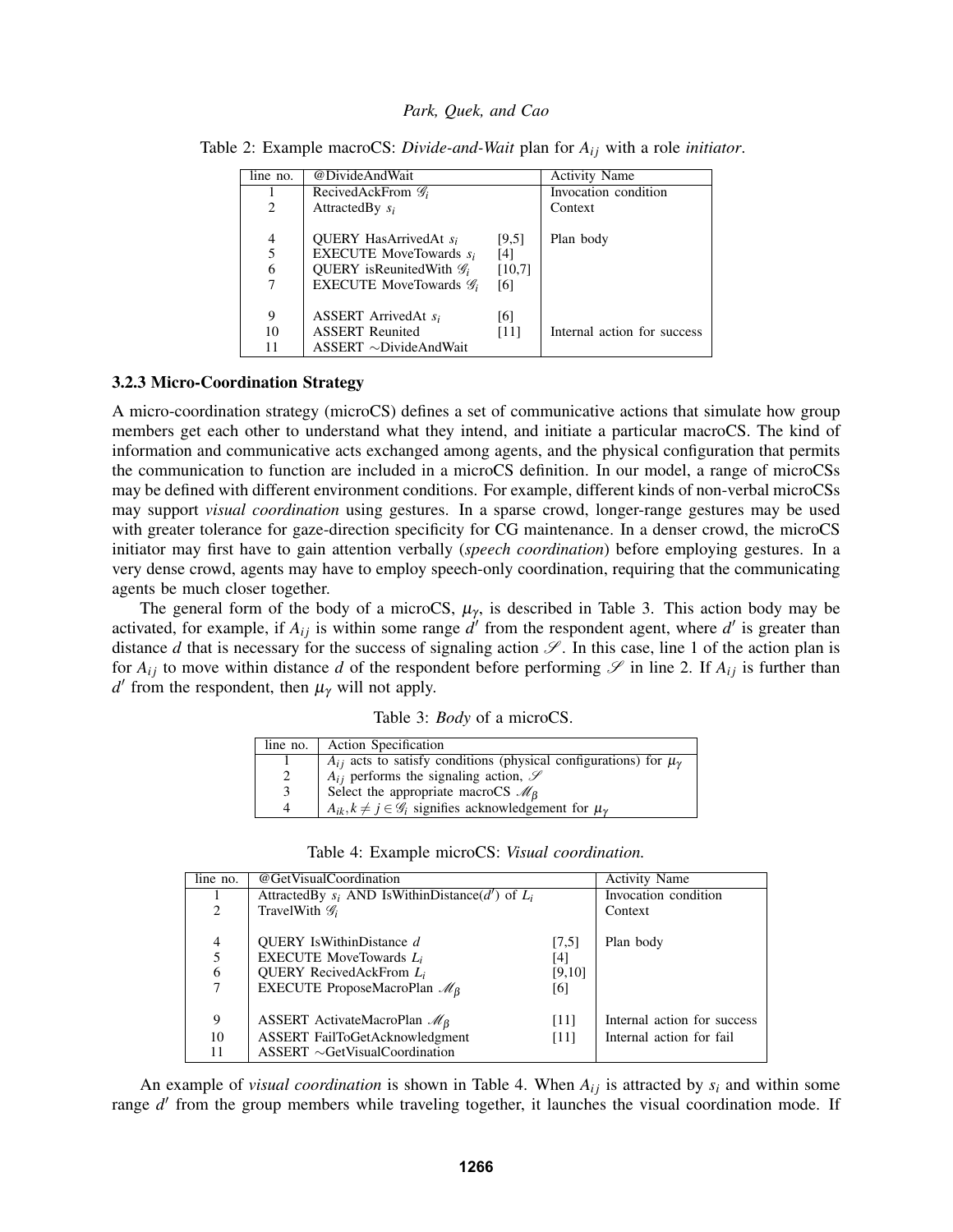$A_{ij}$  and the rest of  $\mathcal{G}_i$  are within a given distance range (IsWithinDistance *d*),  $A_{ij}$  suggests a particular macroCS  $\mathcal{M}_{\beta}$  to achieve  $s_i$  (ProposeMacroPlan  $\mathcal{M}_{\beta}$ ). The macroCS  $\mathcal{M}_{\beta}$  is selected as considering the group preference  $Pr_m$ . If the distance constraint is not met,  $A_{ij}$  approaches the group until they are close enough so that  $A_{ij}$  can retry the proposal of using  $\mathcal{M}_{\beta}$ . If group members give acknowledgments for the proposal,  $\mathcal{M}_{\beta}$  is activated and group members perform a sequence of activities described in  $\mathcal{M}_{\beta}$ . An indication of acknowledgment could be a head nod in a visual coordination mode. Not receiving a signal for an acknowledgment means that  $A_{ij}$  failed to get coordinated with its group members for pursuing  $s_i$ . A failure of activity is declared, and then  $A_{ij}$  may suggest other available microCS considering the situation.

## 3.3 Reactive Local Planning Model

VO models do not provide support for group-based movement. In order to simulate a cohesive movement pattern among group members such as walking together, we incorporate the velocity matching into members. We use a group leader's forward velocity vector *Vleader* as a base for the velocity matching. For each group member  $A_{ij}$ , a distance to leader  $L_i$  projected on  $V_{leader}$  is computed:

$$
V_{leader} \cdot distance(L_i, A_{ij}).
$$

A distance greater than a higher threshold (1.5m in our simulation) implicates  $A_{ij}$  is far behind  $L_i$ , therefore  $A_{ij}$  accelerates while  $L_i$  decelerates. A distance less than a lower threshold (-1.5m in our simulation) means  $A_{ij}$  is far ahead  $L_i$ , therefore  $L_i$  accelerates and  $A_{ij}$  decelerates.

# 4 DEVELOPMENT OF PEDESTRIAN SIMULATION

In this section we discuss the development of crowd simulation framework based on our pedestrian model.

## 4.1 Environment Model

In our system, a virtual simulation space containing interest points is represented as a roadmap in which overall connectivity information is represented as a graph. Interest points serve as potential sub-goals to agents. Given the initial position,  $p_i^0$ , and final goal,  $g_i$ , of group *i*, the A\* algorithm is used to generate a global path. Any type of global path planners can replace the use of  $A^*$  algorithm as long as it generates a collision-free route around static obstacles.

## 4.2 Sub-goal Selection

We classify sub-goals into two categories. The first type are stochastically generated sub-goals, and agents are triggered to visit in this type of sub-goals using a random event generator. An example of this type of sub-goal is a restroom visit. The second type is a sub-goal generated through interaction with the environment. Let the set of possible sub-goal destinations be  $W_\alpha$ ,  $\alpha = 1, \cdot \cdot, K$ . Each agent would have a vector of interests  $I_{j,\alpha}$ ,  $\alpha = 1, \dots, K$ , denoting its interest in  $W_{\alpha}$ . Interest values range from 0 to 1.0. If  $A_{ij}$ passes within a pre-specified distance from some  $W_\alpha$ , and if  $I_{i,\alpha}$  exceeds some likelihood-of-visit threshold  $LH_j$ ,  $W_\alpha$  would be selected as a potential sub-goal. The value of  $LH_j$  ranges from 0 to 1.0, and is generated randomly per agent. If a  $W_{\alpha}$  is selected,  $A_{ij}$  initiates a microCS to introduce it as a sub-goal to the group members. In a shopping-mall scenario,  $W_{\alpha}$ ,  $\alpha = 1, \cdot \cdot, K$  would be a list of *K* shops in the mall.

## 4.3 Sub-plan Selection

Two kinds of sub-plan selection are needed for microCS and macroCS, respectively. The selection of some microCS  $\mu_i$  could be dependent on the state of the environment, and the state of the agents. For example, a visual gestural microCS requires that the recipient agent must be within some range of, and looking at the signaling agent. If more than one  $\mu_i$  fits the conditions, one is selected randomly. As shown in Tables 3 and 4, a *body* of each  $\mu_i$  further specifies a set of actions to be performed by the agents. Some of these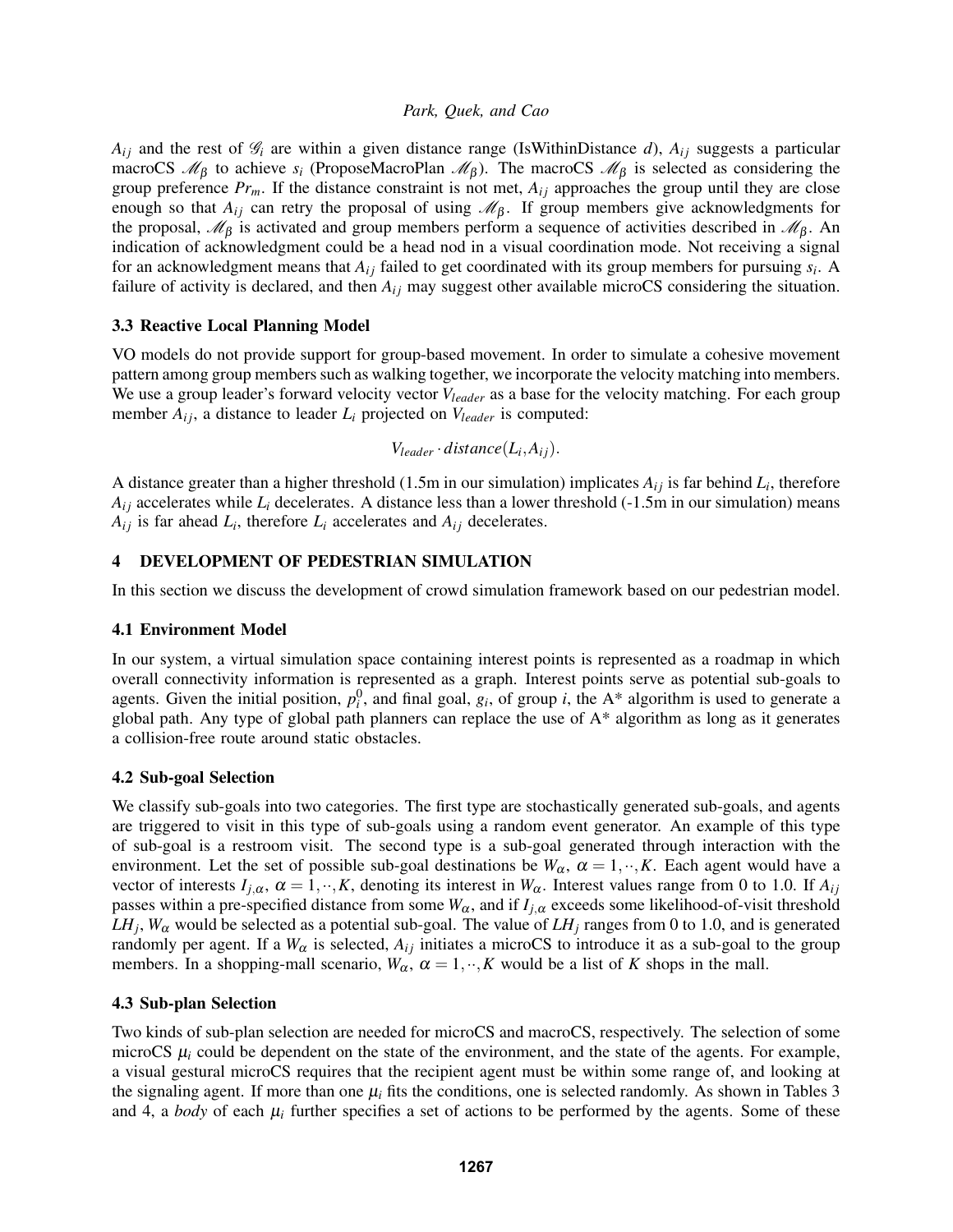actions may actually help to satisfy the trigger conditions of a microCS. For example, the requirement that the recipient agent be looking at the signaling agent may be satisfied by having the signaling agent move within the field of view of the recipient.

An initiator agent  $A_{ij}$  suggests a selection of  $\mathcal{M}_{\beta}$  and should receive acknowledgement of the choice by other members of  $\mathcal{G}_i$ . Given a potential sub-goal  $W_\alpha$ , an average interest  $I_{i,\alpha}$  in  $W_\alpha$  of group members is used to make a decision:

$$
I_{i,\alpha}=\frac{\sum_{k(\neq j,k\in\mathscr{G}_i)}I_{k,\alpha}}{n-1},
$$

where *n* is the number of members of group *i*. Using the list of  $Pr_m$ , a particular region where the  $I_{i,\alpha}$ value falls is determined, and a corresponding  $\mathcal{M}_{\beta}$  to the region is selected.

#### 5 EXPERIMENT AND RESULTS

We conducted a series of studies to show the qualitative and quantitative differences in simulation results with and without incorporation of the Common Ground model. We use three simulation configurations and compare the arrival rate at a designated destination and congestion levels at key points to show the impact of coordinated groups in the simulation. Six-hundred agents in total are organized as (1) 600 of solely individual agents, (2) 150 simple groups of 4 members without considering the CG model, and (3) 150 groups of 4 members with incorporating the CG model. We shall call each of the three configurations CI (for individuals), CnCG (non-CG), and CCG (CG model), respectively. All the results in this section have been averaged over 10 independent simulations.

#### 5.1 Scenario

A shopping mall scenario has been designed for the experiments. Our shopping mall model contains 4 restrooms (green squares labeled as R1, R2, R3, and R4) and 9 shops (orange squares) as potential sub-goals as shown in Figure 2. Each cell in the 2D grid denotes a  $5m \times 5m$  area. For all the individual agents in CI and agents of groups in CnCG and CCG, an exit *E* is given as a final goal. Initial positions of agents are randomly distributed in a shopping mall, taking care that members within groups are collocated. Though agents in CI are all individuals, we initialized the simulation with agents clustered in groups of 4 to have the same initial conditions as CnCG and CCG. Starting from initial positions, agents walk around the shopping mall and eventually proceed to the exit. A random event generator triggers agents to visit a nearby restroom. In case no nearby restroom is within a distance range  $(25m \times 25m)$  in our implementation), they do not take any special actions and resume their original navigation plans. As agents pass by shops, they might be attracted to some shop within a range  $(15 \text{m} \times 15 \text{m})$  in our implementation).



Figure 2: A snapshot of the shopping mall.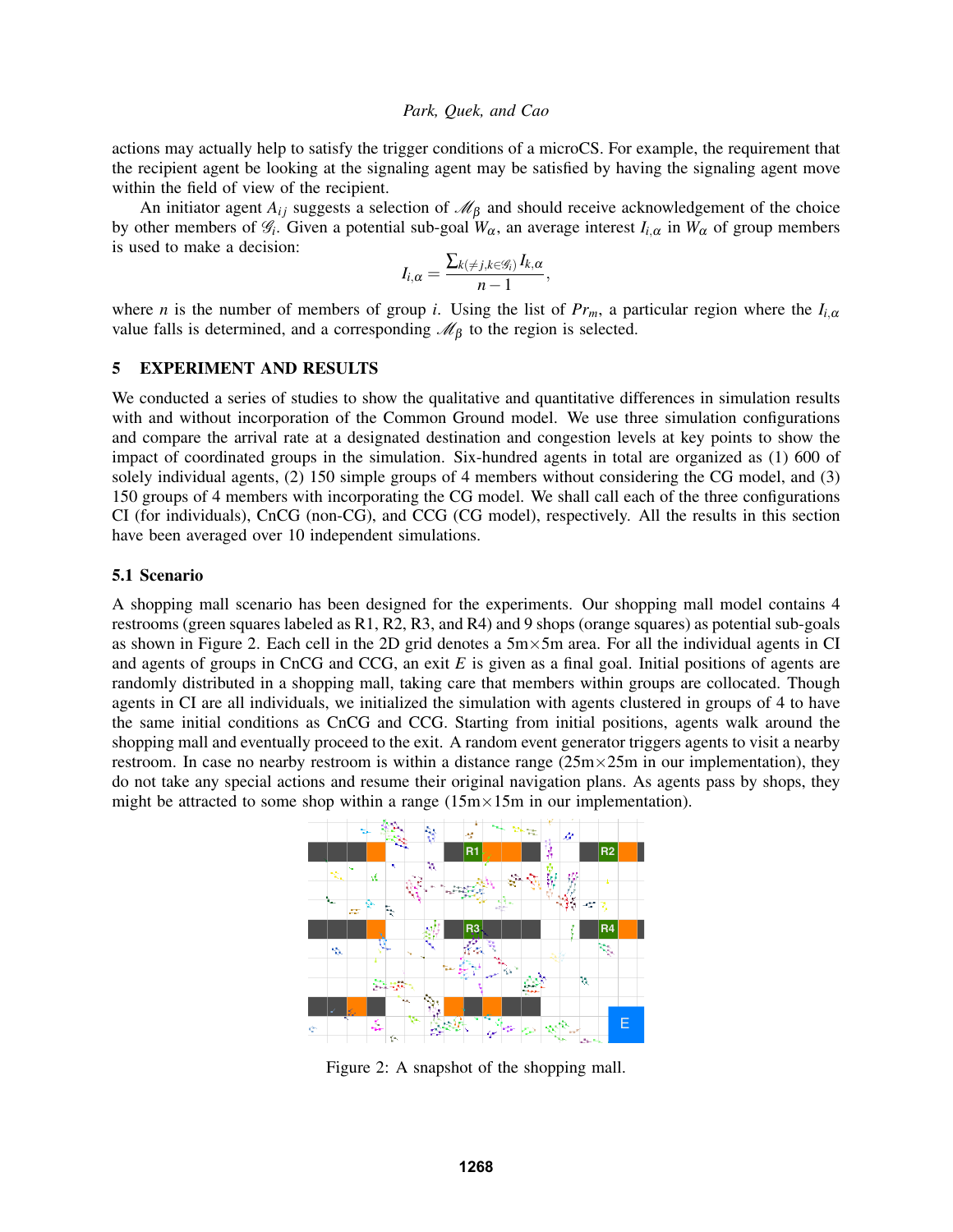#### 5.2 Simulation Parameter Choices

For our studies, we implemented two microCS models: a visual and a verbal coordination model. For simplicity, we specify a distance among agents as the only trigger condition for these microCSs. Specifically, the verbal coordination mode requires the agents must be within a short distance (a distance constraint  $d'_u$ is set to 3m), whereas the visual coordination mode is effective in a larger range of area  $(d_v' = 5m)$ . When the agents are within the range of  $d'_u$ , the choice of microCS is made randomly because both conditions,  $d'_u$ and  $d'_{\nu}$ , are satisfied. If none of distance constraints is met, an initiator agent approaches to the respondents and retry the microCS up to three times.

We use two values of  $Pr_m(P_1=0.4 \text{ and } P_2=0.7)$  to select among the three macroCSs defined in Table 1 (i.e.,  $M_1$  for  $I_{i,\alpha} < P_1$ ,  $M_2$  for  $P_1 < I_{i,\alpha} < P_2$ ,  $M_3$  for  $I_{i,\alpha} > P_2$ ).  $M_1$ ,  $M_2$ , and  $M_3$  represent the *Divideand-Proceed*, the *Divide-and-Wait*, and the *Lead-and-Follow* macroCSs respectively. To simulate simple groups in CnCG, we set group members to always follow an initiator agent of a sub-goal (i.e., all group members will satisfy all sub-goals together, before proceeding to the final goal).

#### 5.3 Arrival Rate

Figure 3(a) shows a comparison of arrival rates among the three configurations. The x-axis represents time steps and the y-axis is the percentage of agents who have arrived at the exit *E*. This percentage will increase over time and the slope of the line signifies the current rate at which agents reached an exit. For example, after 2.2*k* time steps we see that all the agents have arrived at the exit in CI, whereas 92% and 96% of agents have reached in CnCG and CCG, respectively. At the beginning of the simulation up to 400 time steps, a similar increases in the arrival rate are observed in all of the three settings, as those agents who have been located relatively close to an exit arrive at the exit quickly.

For agents in a group, either CnCG or CCG, the arrival rates are slower than that of CI. This is due to a multitude of factors. In CnCG and CCG, group members maintain group cohesion by velocity matching, and result in taking longer time to complete the travel. For example, if some of the members in a group are stuck in a congestion, the rest of members slow down their speeds to walk with them. Another factor affecting the arrival rate in our coordinated group model (CCG) is the use of *Divide-and-Proceed* strategy in macroCSs. The strategy allows some member agents to proceed towards an exit while their member with a sub-goal is visiting the place, hence results in faster arrivals at the exit.

Simulations on individual agents (CI) and simple groups (CnCG) yield best- and worst-case scenarios respectively and suggest good first-order approximations. However, the simulation with our group coordinated model captures a more realistic group navigation pattern.



Figure 3: (a) Arrival rates of CI, CnCG and CCG. (b) Congestion levels measured as the number of agents in unit areas of CI, CnCG, and CCG.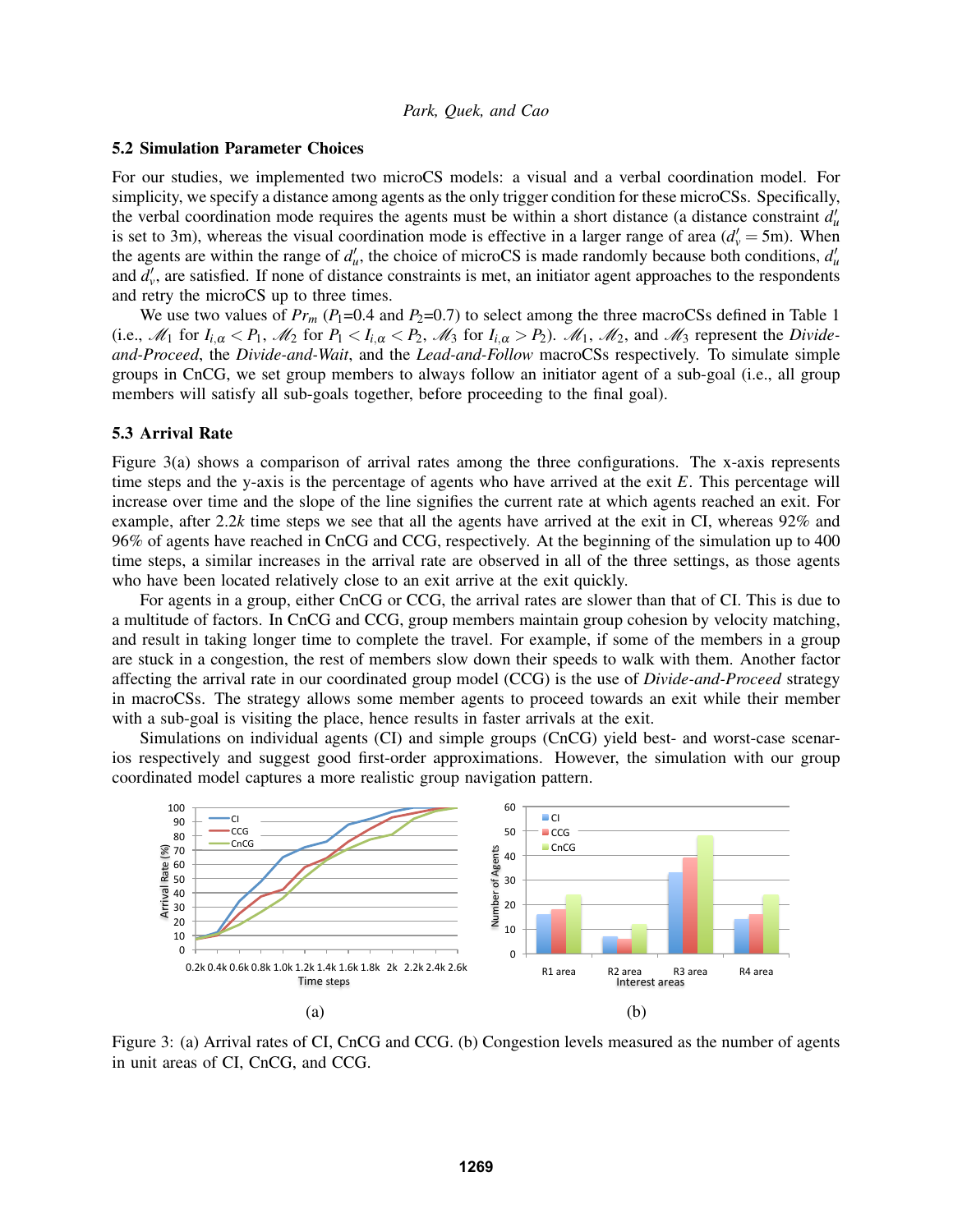#### 5.4 Congestion Level

In order to compare the congestion levels, we examined the accumulated number of agents for 200 time steps which have been in  $15 \times 15$ m<sup>2</sup> ranges centered at the stochastic sub-goal locations (R1, R2, R3, and R4). Figure 3(b) shows the congestion levels at the four areas from 600 to 799 time steps in CI, CnCG, and CCG simulations. Comparing to R2 and R4, R1 and R3 are located along the main path towards an exit *E*, and higher congestion levels in those areas are observed in all the three configurations. Since simple group members in CnCG always follow an initiator and visit a sub-goal, the highest degree of congestion is observed.

We see more local congestion in CCG than CI. For agents of CCG, the coordination activities to establish and maintain common ground incur costs at the level of entire simulation. For example, a pathway is blocked by some initiator agents who are retrying the micro-coordination with group members at a failure of receiving an acknowledgment. An execution of some macro-level actions also adds the cost; when executing the *Divide-and-Wait* plan, those respondent agents holding their positions might cause a congestion.



Figure 4: Frames per second measured in the CI, CnCG and CCG configurations.

## 5.5 Scalability

We evaluated the scalability of our approach with respect to the number of groups and total agents. The simulation was tested on a desktop with an Intel i7 3.20 GHz CPU, and 4GB system memory. Frames per second are measured in the CI, CnCG and CCG configurations. As shown in Figure 4, the computation overhead for group coordination simulation in CCG is not significant. Taking 15 fps as the minimum interactive rate, the simulation with our group coordination model runs at an interactive rate up to 1,200 of agents of 300 groups.

# 6 CONCLUSION

In this paper, we presented a pedestrian model founded on the well-researched CG Theory to incorporate the impact of social interaction among group members in the crowd simulation. In particular, consideration of how each agent evaluates a particular action, path, and location depends on the ongoing communication and coordination among group members allowed us to reproduce realistic group dynamics in a pedestrian simulation. A series of experiment results showed the qualitative and quantitative differences in simulation results with and without incorporation of the CG model. In addition, our model is computationally efficient in that the negotiation process from the cognitive and reasoning levels of agents are not necessary to simulate the coordinated group behaviors. A set of performance tests demonstrated that our approach does not introduce a significant computational overhead into a simulation.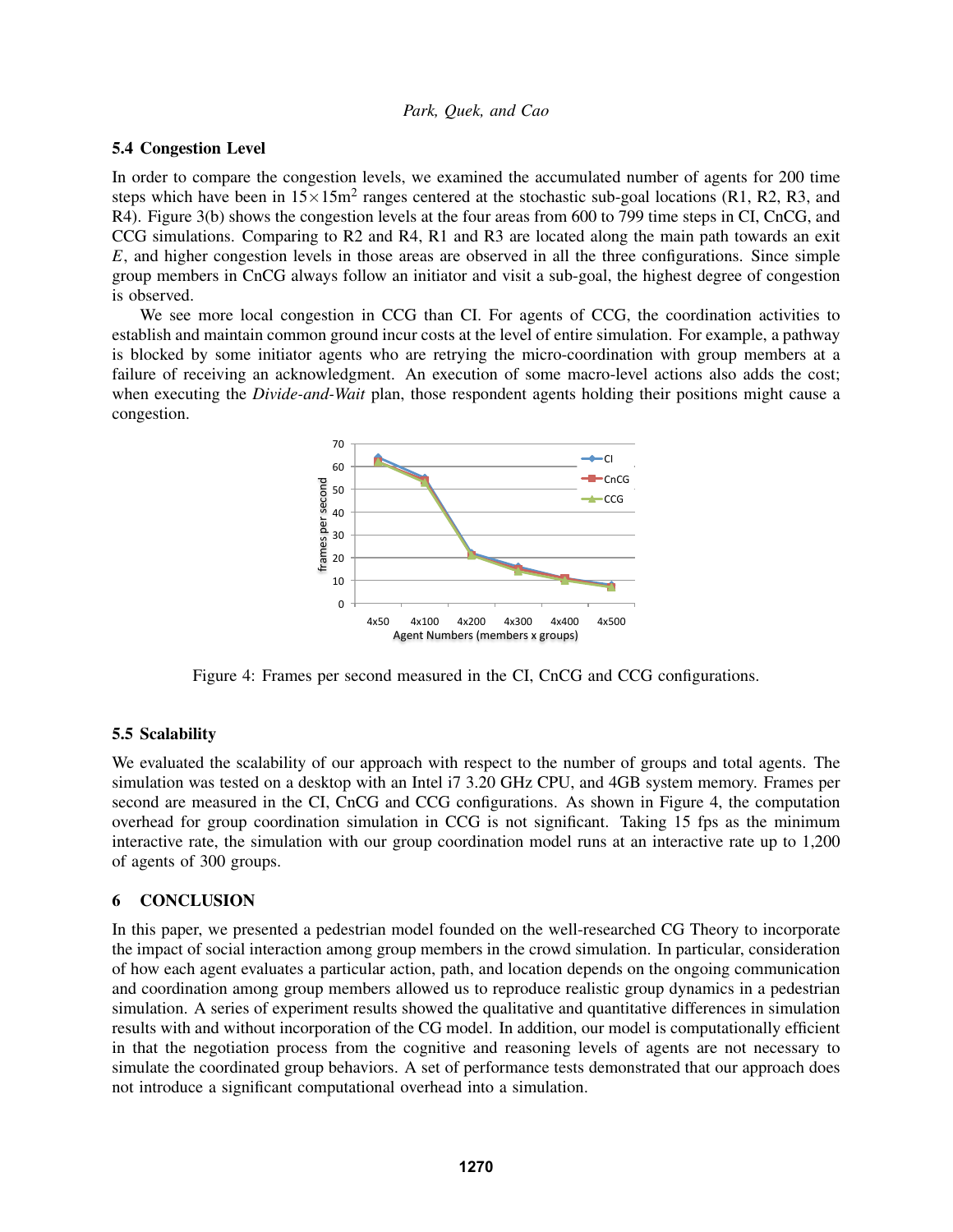Our future research direction is in extending the micro-coordination specifications towards further sophistication. In our current model, we only consider a distance between initiator and respondent agents to trigger a specific micro-coordination strategy. Employing the state of the environment conditions including the level of crowdedness, and the state of agents including the gaze direction and body orientation as trigger conditions for micro-coordination selection will bring more realistic pedestrian dynamics and provide a valuable insight concerning the effect of social interaction and coordination in a pedestrian simulation.

# ACKNOWLEDGMENTS

This research has been partially funded by NSF grant, "EAGER: Drummer Game: A Massive Interactive Socially-Enabled Strategy Game," IIS-0940723, and "CRI: Interfaces for the embodied mind," IIS-0551610.

#### **REFERENCES**

- Antonini, G., M. Bierlaire, and M. Weber. 2006. "Discrete choice models of pedestrian walking behavior". *Transportation Research Part B: Methodological* 40 (8): 667 – 687.
- Clark, H. H. 1996, May. *Using Language*. Cambridge University Press.
- Clark, H. H., and S. E. Brennan. 1991. "Grounding in communication". In *Perspectives on Socially Shared Cognition*, edited by L. B. Resnick, J. M. Levine, and S. D. Teasley, 127–149. Washington DC: American Psychological Association.
- Coleman, J. S., and J. James. 1961. "The Equilibrium Size Distribution of Freely-Forming Groups". *Sociometry* 24 (1): pp. 36–45.
- Convertino, G., H. M. Mentis, M. B. Rosson, J. M. Carroll, A. Slavkovic, and C. H. Ganoe. 2008. "Articulating common ground in cooperative work: content and process". In *Proceeding of the twentysixth annual SIGCHI conference on Human factors in computing systems*, edited by M. Czerwinski, A. M. Lund, and D. S. Tan, CHI '08, 1637–1646. New York, NY, USA: ACM.
- D'Inverno, M., M. Luck, M. Georgeff, D. Kinny, and M. Wooldridge. 2004. "The dMARS Architecture: A Specification of the Distributed Multi-Agent Reasoning System". *Autonomous Agents and Multi-Agent Systems* 9 (1-2): 5–53.
- Endrass, B., E. André, M. Rehm, A. A. Lipi, and Y. Nakano. 2011. "Culture-related differences in aspects of behavior for virtual characters across Germany and Japan". In *The 10th Intl. Conf. on Autonomous Agents and Multiagent Systems*, edited by K. Tumer, P. Yolum, L. Sonenberg, and P. Stone, Volume 2 of *AAMAS '11*, 441–448. Richland, SC: International Foundation for Autonomous Agents and Multiagent Systems.
- Fiorini, P., and Z. Shillert. 1998. "Motion Planning in Dynamic Environments using Velocity Obstacles". *International Journal of Robotics Research* 17:760–772.
- Guy, S. J., S. Curtis, M. C. Lin, and D. Manocha. 2012, January. "Least-effort trajectories lead to emergent crowd behaviors". *Phys. Rev. E* 85:016110.
- Hoogendoorn, M., and J. Soumokil. 2010. "Evaluation of virtual agents utilizing theory of mind in a real time action game". In *Proceedings of the 9th Intl. Conf. on Autonomous Agents and Multiagent Systems*, edited by van der Hoek, Kaminka, Lespérance, Luck, and Sen, Volume 1 of *AAMAS '10*, 59–66. Richland, SC: International Foundation for Autonomous Agents and Multiagent Systems.
- Hoogendoorn, S. P., and P. H. L. Bovy. 2004. "Pedestrian route-choice and activity scheduling theory and models". *Transportation Research Part B: Methodological* 38 (2): 169 – 190.
- Hughes, R. L. 2002. "A continuum theory for the flow of pedestrians". *Transportation Research Part B: Methodological* 36 (6): 507 – 535.
- James, J. 1953. "The Distribution of Free-Forming Small Group Size". *American Sociological Review* 18  $(5): 569 - 570.$